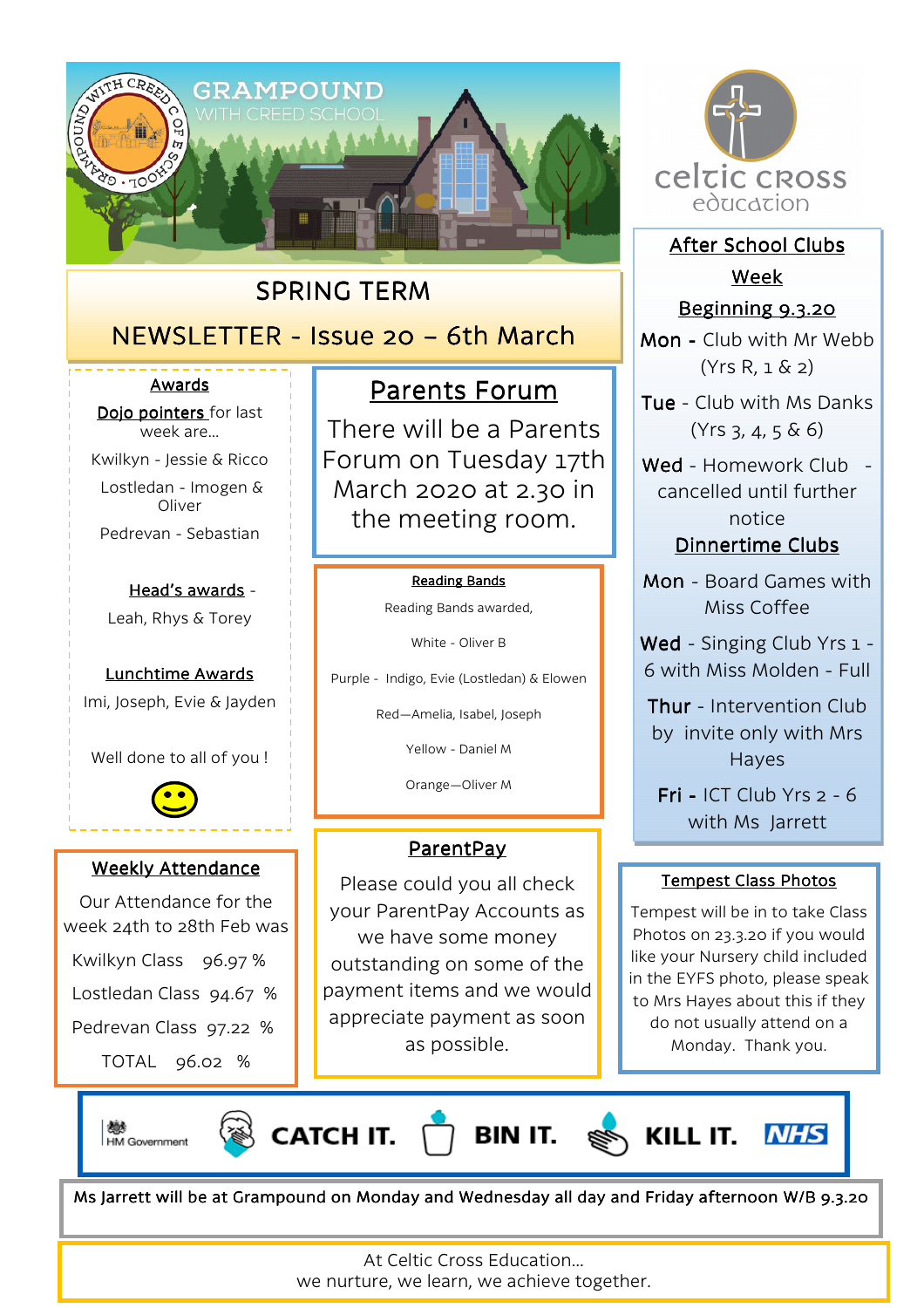|                                                                                                                                     | <b>DIARY DATES</b>                                  |
|-------------------------------------------------------------------------------------------------------------------------------------|-----------------------------------------------------|
| 11.3.20                                                                                                                             | <b>Parent Consultations</b>                         |
| 17.3.20                                                                                                                             | Parents Forum-2.30pm                                |
|                                                                                                                                     | <b>Parent Consultations</b>                         |
| 23.3.20                                                                                                                             | <b>Tempest Class Photos</b><br>9am                  |
| 27.3.20                                                                                                                             | Last day of Spring Term<br>Aft School Club til 4 pm |
| 14.4.20                                                                                                                             | First Day of Summer<br>Term                         |
| 15.4.20                                                                                                                             | <b>Eucharist Service</b>                            |
| 8.5.20                                                                                                                              | Bank Holiday                                        |
| 25-29.5.20                                                                                                                          | <b>Half Term</b>                                    |
| 5.6.20                                                                                                                              | Inset Day                                           |
| 22-26.6.20                                                                                                                          | Residential                                         |
| 25.6.20                                                                                                                             | <b>Awards Evening</b>                               |
| 1.7.20                                                                                                                              | Welcome Day at The<br>Roseland Y6                   |
| 3.7.20                                                                                                                              | Taster Day at The<br>Roseland Y5                    |
| 7.7.20                                                                                                                              | Sports Day                                          |
| 21.7.20                                                                                                                             | Last day of term<br>Aft School Club til 6pm         |
| The Y5 will be sailing during the summer<br>term, we will confirm dates nearer the<br>time.<br>The Y3/4/5/6 will be swimming during |                                                     |
|                                                                                                                                     |                                                     |

the summer term, we will confirm dates nearer the time

#### Sports & PE

#### PE Wall of Fame

Do you have any photos for our display for the PE Wall of Fame?

If you take part in sports or physical activity outside of school then let us know by bringing in a photo so that you can join our 'PE Wall of Fame' & we can celebrate your success.

#### **Sports Fixtures**

11.3.20 - FunFit at the Roseland

#### PFA Facebook Page

If you would like to join the PFA Facebook group please email Zoe.nixon@learninginstitute.co.uk or annieeabbott@gmail.com

#### **Music Lessons**

Woodwind Lessons - Tuesday at 1 pm Drum Lessons - Wednesday 11 am Guitar Lessons - Thursday at 9.00 am Piano Lessons - Friday at 1 pm Brass Lessons - Friday at 1 pm

#### Inset Days 2019/20

 5th June 2020 and 22nd & 23rd July 2020 Inset Days 2020/21

3rd & 4th Sept 2020, 2nd Nov 2020, 1st April 2021 & 11th June 2021

#### Important Notice !

Any clubs or organisations who we advertise through our Newsletter and are not affiliated with Grampound with Creed School are reminded that they must have the necessary insurance, qualifications and DBS checks in place. This is to ensure the welfare of the children and is not the responsibility of Grampound with Creed School.

#### Car Park

Please can we remind everyone to drive carefully when entering and leaving the car park as there are pedestrians as well as cars and we need to keep everyone safe.

#### Thank you.

#### Pre-Loved Uniform

Sales of pre-loved uniform is quiet at the moment so if there is anything you require, or if you would like to look through the stock held, please call Evie's mum tel : 07712262471 and she will be happy to help.